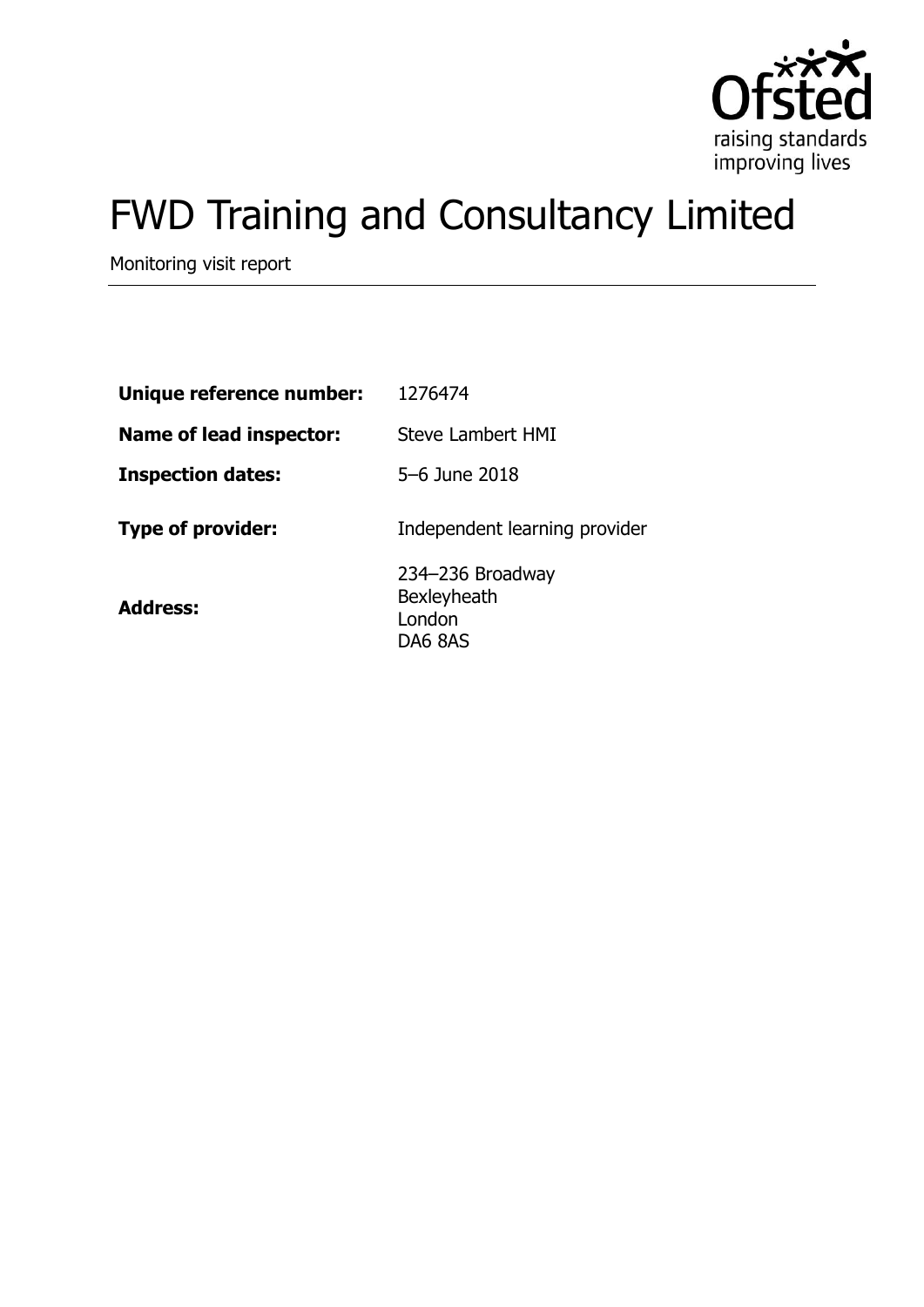

# **Monitoring visit: main findings**

# **Context and focus of visit**

This monitoring visit was undertaken as part of a series of monitoring visits to a sample of new apprenticeship providers that are funded through the apprenticeship levy. The focus of these visits is on the three themes set out below.

Established in 2014, FWD Training and Consultancy Limited is a financial services training organisation based in Bexley, London. The provider has been delivering apprenticeship training through subcontract arrangements since 2014. It became a prime-contract holder in May 2017 and delivers apprenticeships to financial services companies paying the apprenticeship levy, in London and across the country.

There are 650 apprentices on programme. The majority of these are on level 2, 3 and 4 standards in insurance, credit management and financial services. Since their establishment, FWD Training and Consultancy have been working with a significant number of large high-profile financial services companies.

## **Themes**

## **How much progress have leaders made in ensuring that the provider is meeting all the requirements of successful apprenticeship provision?**

**Reasonable progress**

Directors and managers at FWD Training and Consultancy share a vision and ambition to provide high-quality apprenticeship training for the financial services sector. They work very closely with apprenticeship trailblazer groups to ensure that the apprenticeship standards meet the needs of employers. They work with employers to implement apprenticeship programmes that support young people in gaining the skills they need to work in the financial services sector. Leaders and managers support employers in the careful recruitment of individuals for the apprenticeship programme.

Since gaining a directly funded contract, FWD Training and Consultancy has seen a significant increase in the number of apprentices starting programmes. As a result, directors have restructured their leadership team and increased the number of coaches supporting apprentices. They have recruited coaches from the financial services sector, all of whom have considerable experience which benefits apprentices.

Directors have invested appropriately in new management information systems and an online portfolio for keeping learners' work and records of their progress. However, tutors who use the online portfolio do not do so consistently well. Directors meet regularly to monitor the performance of their managers and coaches and to check that they comply with all the requirements of the apprenticeship programme.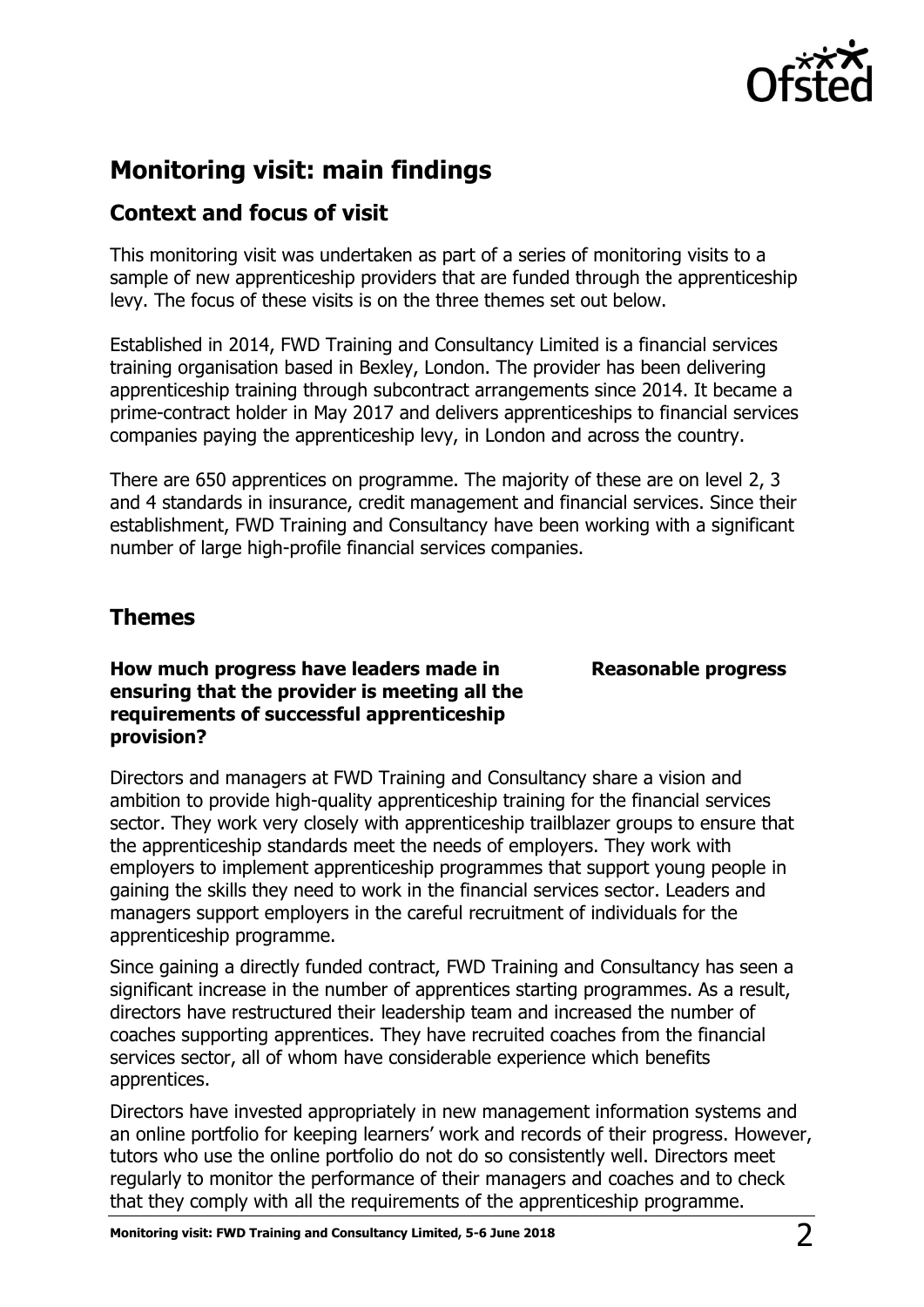

Leaders and managers have implemented a supportive approach to performance management. This ensures that where staff have been identified as not meeting expectations, they are supported to do so. Directors rightly acknowledge that as the provision grows, they need to strengthen their governance and are reviewing the arrangements they have in place.

Managers focus well on ensuring apprentices' entitlement to off-the-job training is met. Apprentices take part in a variety of learning activities, such as regular workshops, group sessions and one-to-one coaching. Apprentices produce a log to provide evidence of their off-the-job training. Through this, staff are able to ensure that apprentices' learning is relevant to the industry and provide a record of apprentices' continuing professional development.

Employers receive comprehensive information about their responsibilities when they recruit apprentices. Coaches work closely with apprentices' managers to link the offthe-job activities to apprentices' work. In addition, apprentices, coaches and apprentices' line managers meet together every quarter to ensure the employers' full involvement with the apprenticeship programme and to enable the apprentices to gain the skills needed to achieve the apprenticeship.

Directors have a clear oversight of the delivery of mathematics and English functional skills qualifications, but they do not have a comprehensive approach to the development of these skills beyond the minimum requirements of the apprenticeship. Apprentices speak about how they have improved their written and spoken communication skills. In a few progress reviews, apprentices show how they have used appropriate English and mathematics while at work. A few coaches find suitable opportunities to encourage the development of apprentices' English, mathematics and information technology skills. Apprentices do this, for example, through professional presentations and their written records of evidence against skills.

### **What progress have leaders and managers made in ensuring that apprentices benefit from highquality training that leads to positive outcomes for apprentices? Reasonable progress**

The majority of apprentices are highly motivated, enjoy their apprenticeship and develop new skills, knowledge and behaviours relevant to their job roles. For example, an apprentice on the insurance standard had the opportunity to visit 'the box' at a leading insurance company and see first-hand underwriters at work in the city. One coach worked effectively with a business administration apprentice to develop the spreadsheet skills needed to draw up a budget proposal for a project he is overseeing. Another coach supported an apprentice successfully to gain confidence with presentation skills.

Apprentices have regular contact with their coaches through effective progress reviews and assessments. Coaches plan and arrange extra support and one-to-one sessions when apprentices fall behind or miss sessions. As a result, the majority of apprentices make the progress expected of them.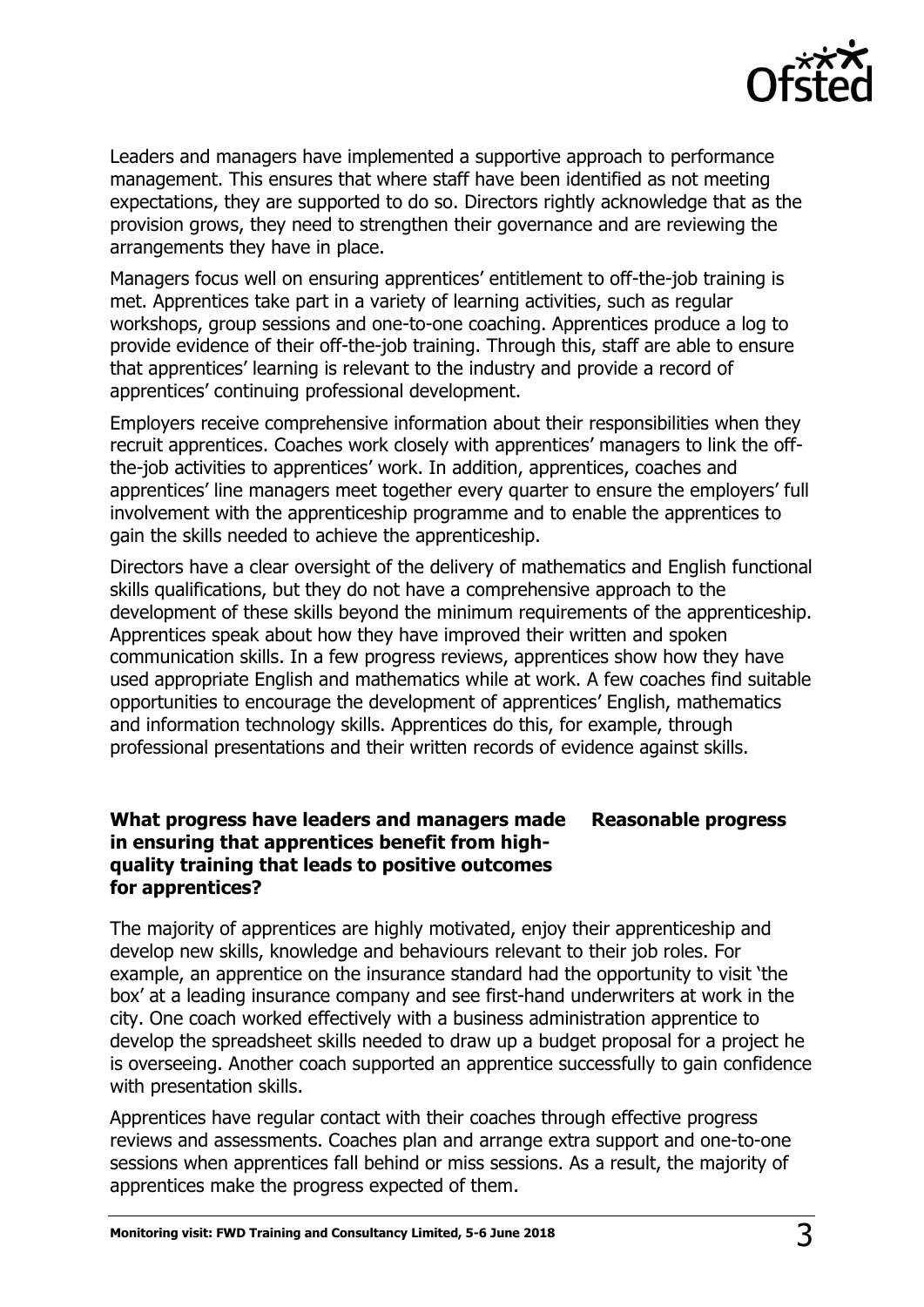

Coaches are well qualified and experienced in the specialist subject areas they teach. The majority use the assessment of apprentices' prior skills, knowledge and job roles appropriately to ensure apprentices complete learning and work that is new and relevant, and that supports them to prepare for their next steps.

The quality of information that apprentices receive about their work, in their progress reviews and in their targets, is not consistently high across all subject areas and among all coaches. In too many instances, coaches set apprentices targets that focus on the completion of tasks or units, rather than on the development of skills. These include statements such as 'study for your exam', or 'continue to finalise your portfolio'. Consequently, apprentices do not always know the steps that they need to take to gain the knowledge they need to make the progress of which they are capable.

In the teaching sessions observed on the monitoring visit, coaches linked well the classroom activity to work practices. For example, in insurance, apprentices developed their knowledge of risk-transfer mechanisms and what is insurable and uninsurable, based on their own work context. In another session, the coach asked apprentices to reflect on the merits of a recent incident where an organisation sacked employees for producing novelty mugs. Apprentices were able to understand both sides of the argument, and why the sanctions taken were appropriate. In a minority of sessions, coaches' strategies for checking apprentices' understanding were not sufficient. It was not clear if apprentices understood the topic.

Apprentices have a good understanding of the expectations of them to generate evidence against the apprenticeship standard. Coaches expect apprentices to take responsibility for the management of their own time in order to produce work which is of a good quality. They encourage apprentices to produce a wide range of evidence as they progress towards their end-point assessment. However, not enough apprentices are fully conversant with the requirement and expectations of the endpoint assessment.

Apprentices benefit from good information about the apprenticeship prior to being accepted on the programme. For example, leaders and managers use current apprentices to return to their former schools to promote the benefits of apprenticeships. This helps to ensure that they recruit apprentices to the correct course so that they stand the best chance of successfully completing and benefiting from the programme. Coaches use their extensive experience within the financial services sector to provide effective guidance to apprentices about longer-term career options. Apprentices learn how the knowledge, skills, experience and qualifications they gain will improve their career aspirations.

Directors, in their evaluation of the quality of provision, correctly identify areas for improvement, such as the need for stronger governance, for more robust quality monitoring and to increase the number of apprentices who complete their apprenticeship. The resulting plans to make these improvements contain clear steps on how and when directors will achieve them.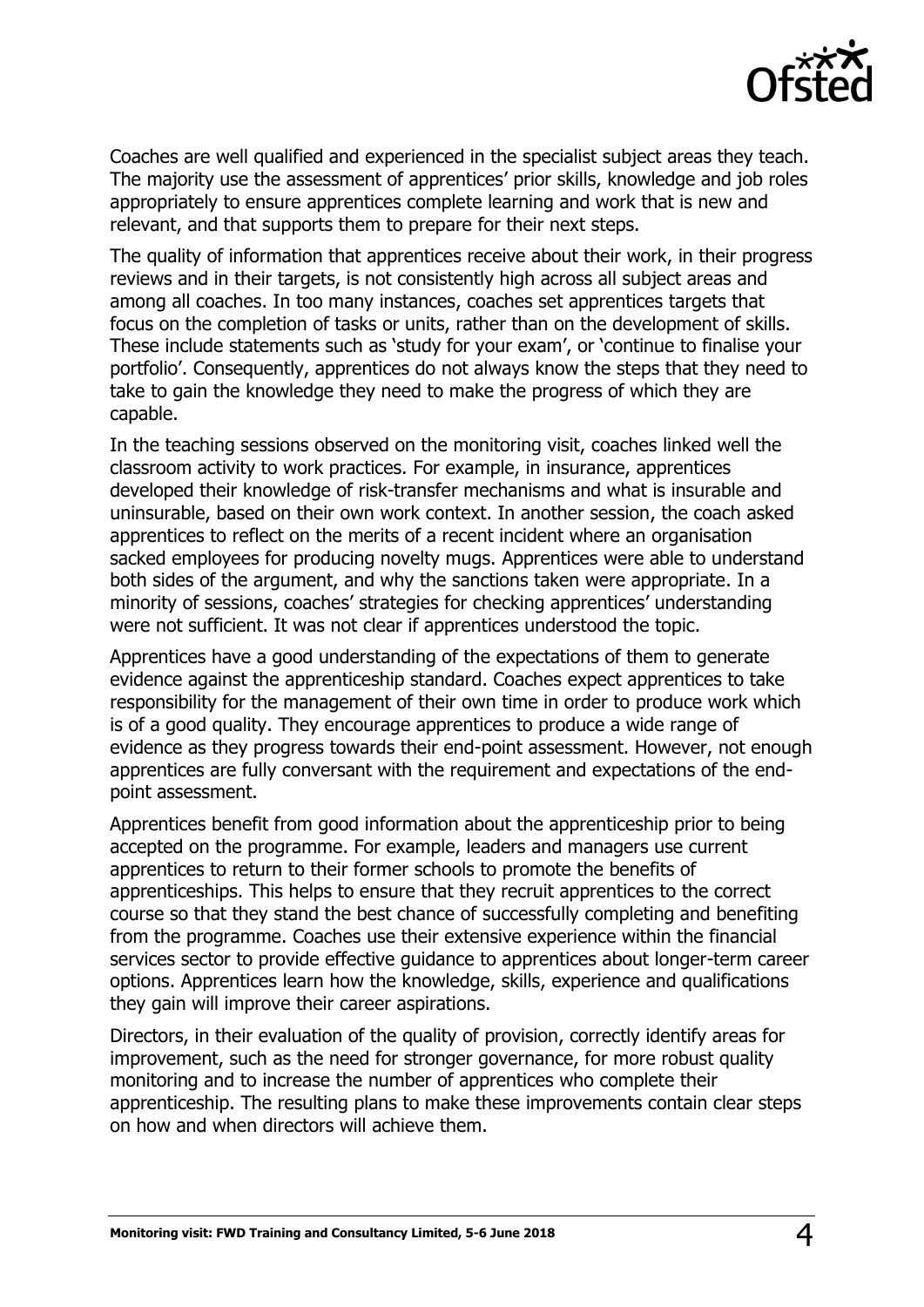

## **How much progress have leaders and managers made in ensuring that effective safeguarding arrangements are in place?**

**Reasonable progress**

Managers and coaches establish a culture of safeguarding and apprentices understand well how to keep themselves safe. Apprentices receive appropriate safeguarding training at induction, during discussions at progress reviews and by completing compulsory online courses.

Directors and all staff attend regular safeguarding and 'Prevent' duty training and the designated safeguarding lead has enrolled on training later in the summer related to his role. The designated safeguarding lead records all incidents, of which there have been few, on a central register which directors review regularly. However, the register provides insufficient detail to enable leaders and managers to monitor trends and take the appropriate preventative steps. The designated safeguarding lead has established effective links with local safeguarding groups.

Safer recruitment practices are in place and managers have checked that all staff are safe to work with their apprentices. The safeguarding policies and procedures are appropriate, having clear lines of responsibility and reporting.

Managers support coaches well to integrate safeguarding, British values and the threats associated with radicalisation and extremism into their delivery of training and their discussions with apprentices at progress reviews. Coaches feel confident and able to use current and local incidents to generate discussion with apprentices, who talk confidently about how important it is that they understand the dangers of radicalisation and extremism in the context of their work.